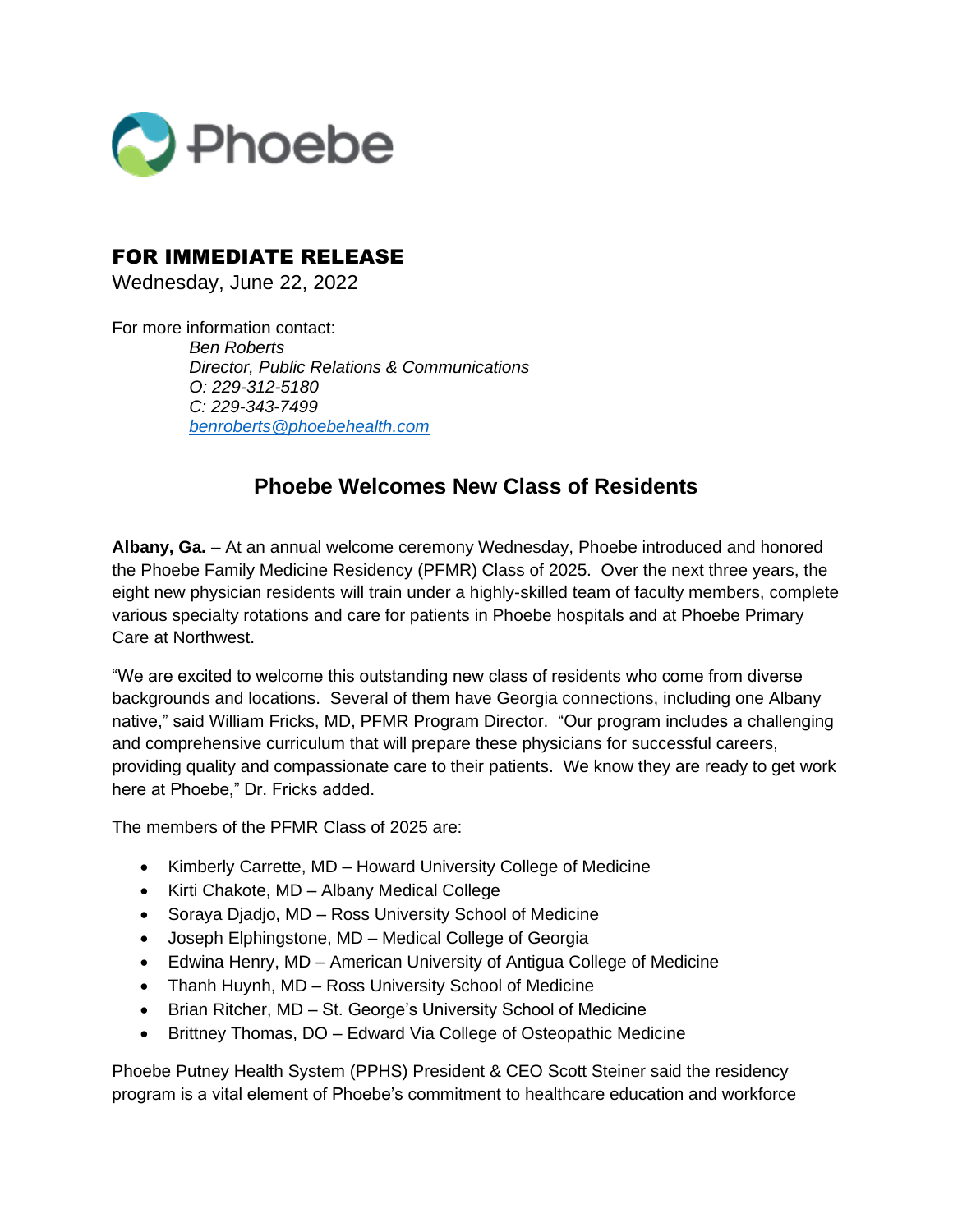development. "We are proud to invest in many innovative partnerships with schools and colleges throughout our region to increase the pipeline of new health professionals in our area. Our main campus is also home to the Southwest Campus of the Medical College of Georgia and the UGA College of Pharmacy Southwest Georgia Clinical Campus. But our residency program really ignited our commitment to health education and workforce development. For nearly 30 years, it has been training young physicians to serve in communities throughout southwest Georgia and beyond," Steiner said.

Saturday night, the PFMR Class of 2022 will graduate, bringing the total number of graduates in the history of the program to 148.

US Senator Raphael Warnock sent a video for the new class of residents that was played during the welcome ceremony. "Rural Georgia needs more family physicians, and I am so glad that you have answered the call." Sen. Warnock said in the recorded message. "On behalf of a grateful state, thank you for your service, and know that you have partner in me working on the federal level to do all I can to support our rural healthcare systems and our professionals."

As keynote speaker at the event, Dougherty County Commission Chairman Chris Cohilas welcomed the residents on behalf of the community and shared advice with them as someone who came to Albany as a young attorney fresh out of law school. "As you experience the challenges ahead and the opportunities to help and touch people, remember why you became a doctor and remember you are incredibly appreciated in this community," Cohilas told the residents.

PPHS Chief Medical Officer Dr. Dianna Grant and Phoebe Putney Memorial Hospital Interim Chief Medical Officer Dr. James Black presented the residents with their white coats, symbolizing the beginning of their professional practice as physicians. Albany Area Chamber of Commerce Board Chairman Don Gray also spoke and presented the residents with welcome wagons filled with gifts from various chamber members and other organizations throughout the community.

The residents said they truly appreciated the warm welcome they received from the community. "It was great, very welcoming and very moving," said Tommy Huynh, MD, member of the PFMR Class of 2025.

Dr. Huynh is an Atlanta native who chose to do his residency in Albany because he was already familiar with Phoebe and the quality of its residency program. "I was here as a medical student, and from the top down, everyone was very inviting and supportive. I know the teaching environment is great and will prepare us to be better physicians," Dr. Huynh said.

The eight new residents were chosen from among nearly 1,400 applicants, around 120 of whom were invited for interviews. PFMR graduates have maintained a 100% board pass rate every year since 2014.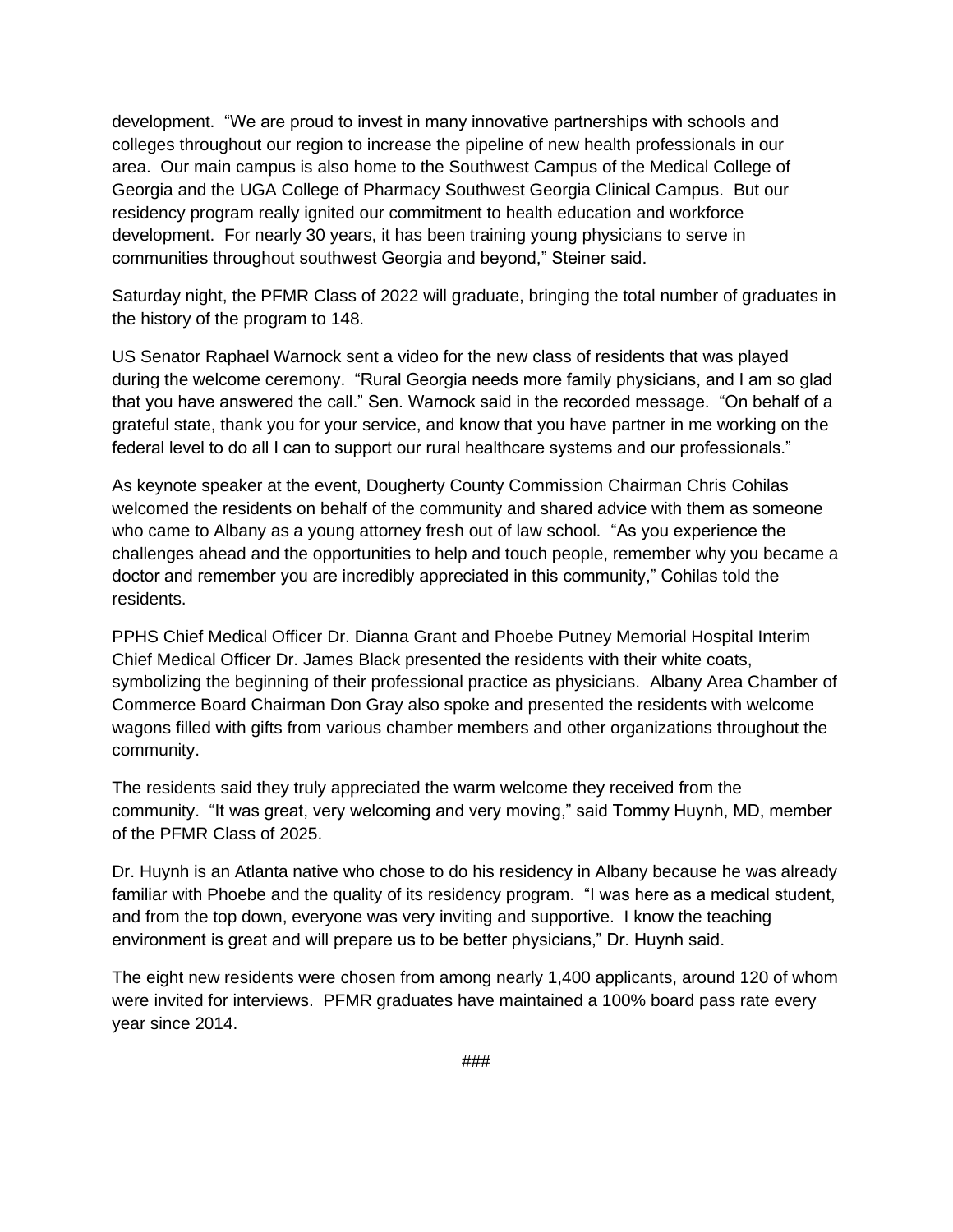**EDITOR'S NOTE: Attached group photo shows new residents (L-R) Kirti Chakote, MD; Edwina Henry, MD; Joseph Elphingstone, MD; Brittney Thomas, DO; Brian Ritcher, MD; Kimberly Carrette, MD; Tommy Huynh, MD; and Soraya Djadjo, MD. Other photos include Dr. Huynh receiving his white coat, as well as Scott Steiner, Chris Cohilas and Dr. Bill Fricks speaking at the event.**

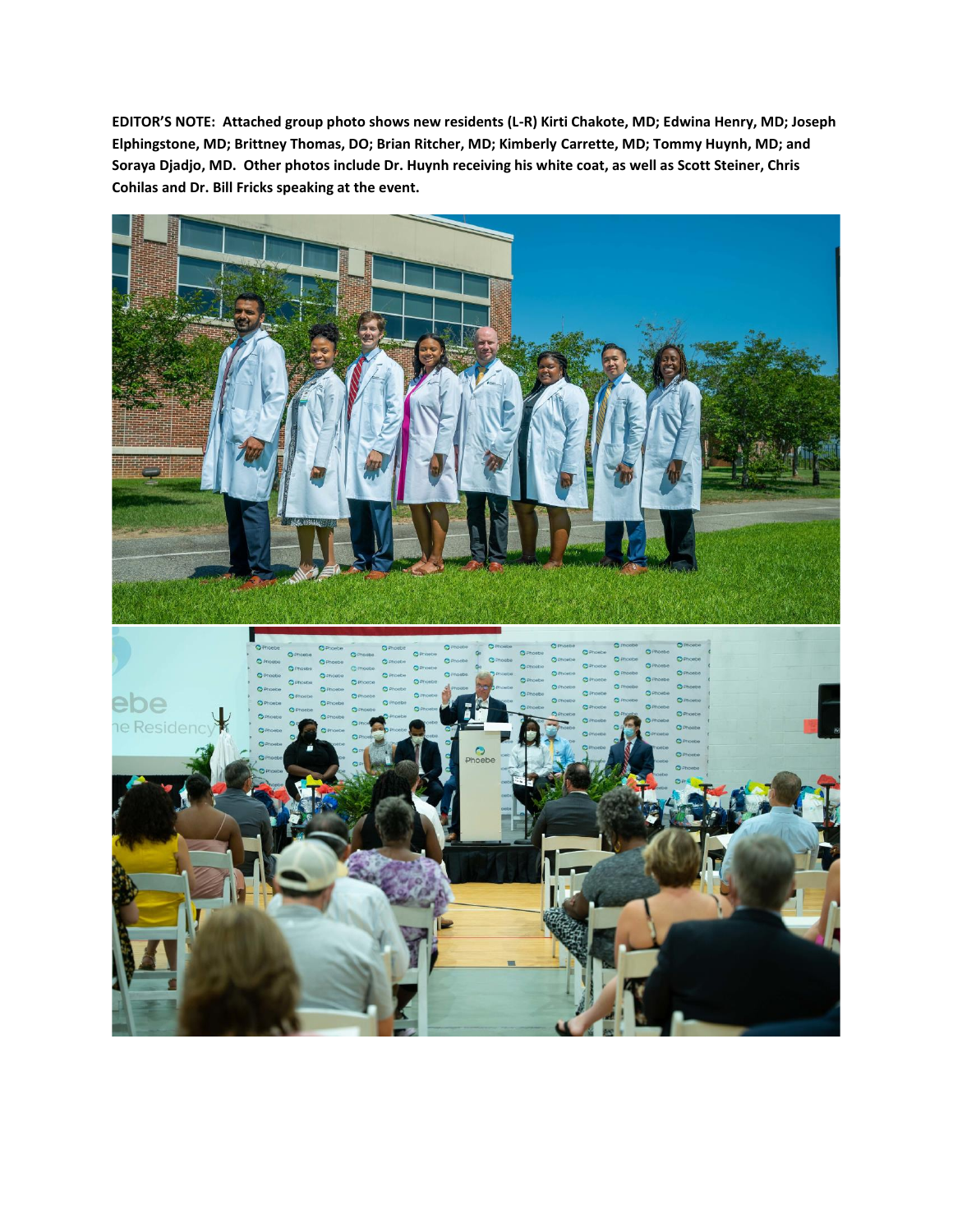